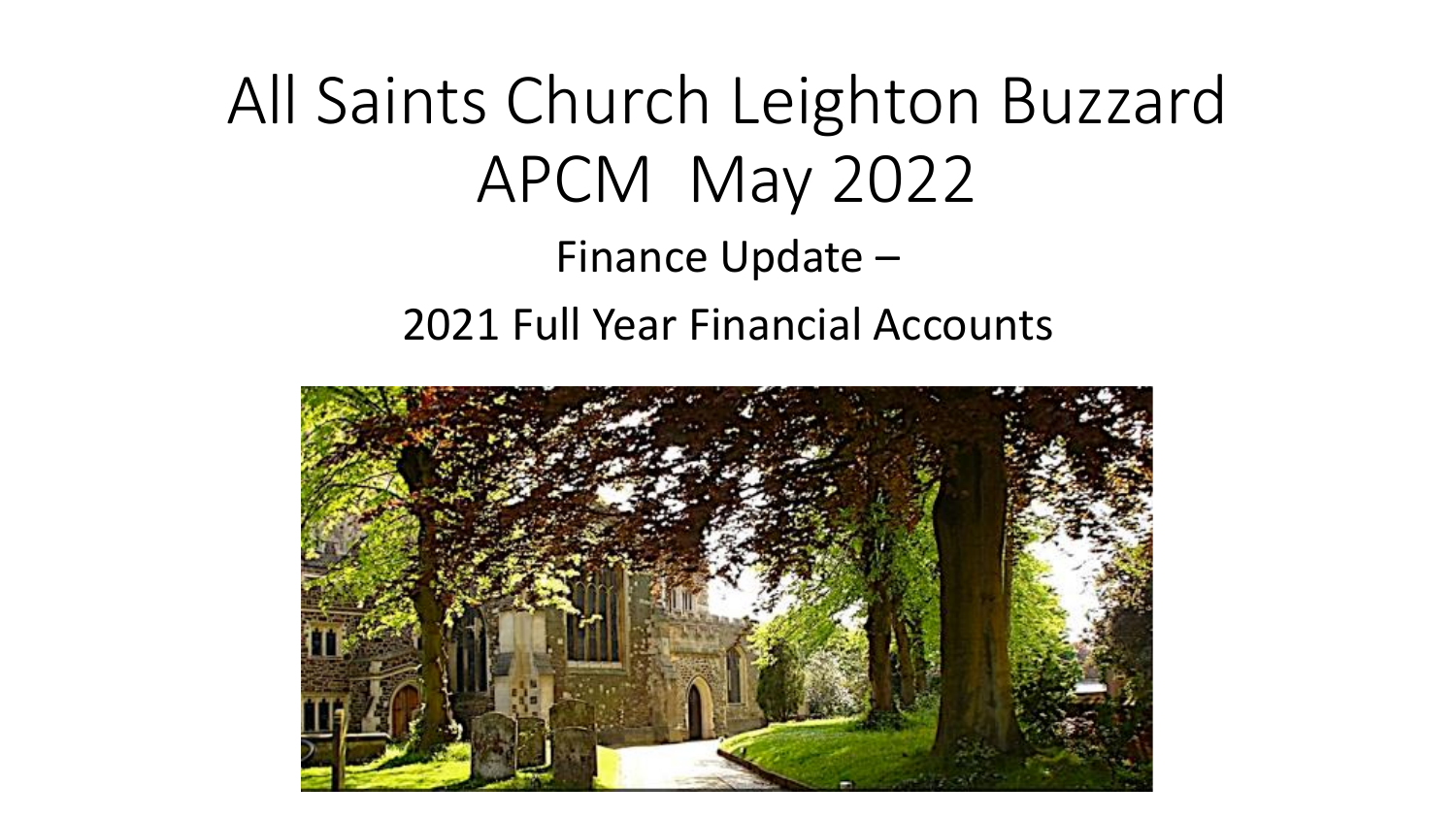## 2021 Full year overview

- Examined Accounts Full year deficit £10,105 (p.4 "net movement in funds")
- Underlying position: deficit £11,806 (2020 deficit £18,134).
- Income recovered slightly on 2020:
	- Actual £203,000 v. Budget £184,000 mainly freewill offering and open plate (£ xxxx), plus Jane Hunt (+£4,000) and fundraising (+£4,000)
	- Coffee shop income up at £13,500 (2020: £9,340) but significantly below earlier years
	- Open plate collections up at £8,600 (2020: £4,600) but still less than earlier years
	- Fees recovered to £12,600 (2020: £5,000), but still lower than pre-COVID
	- Fundraising at pre-COVID levels of £10,000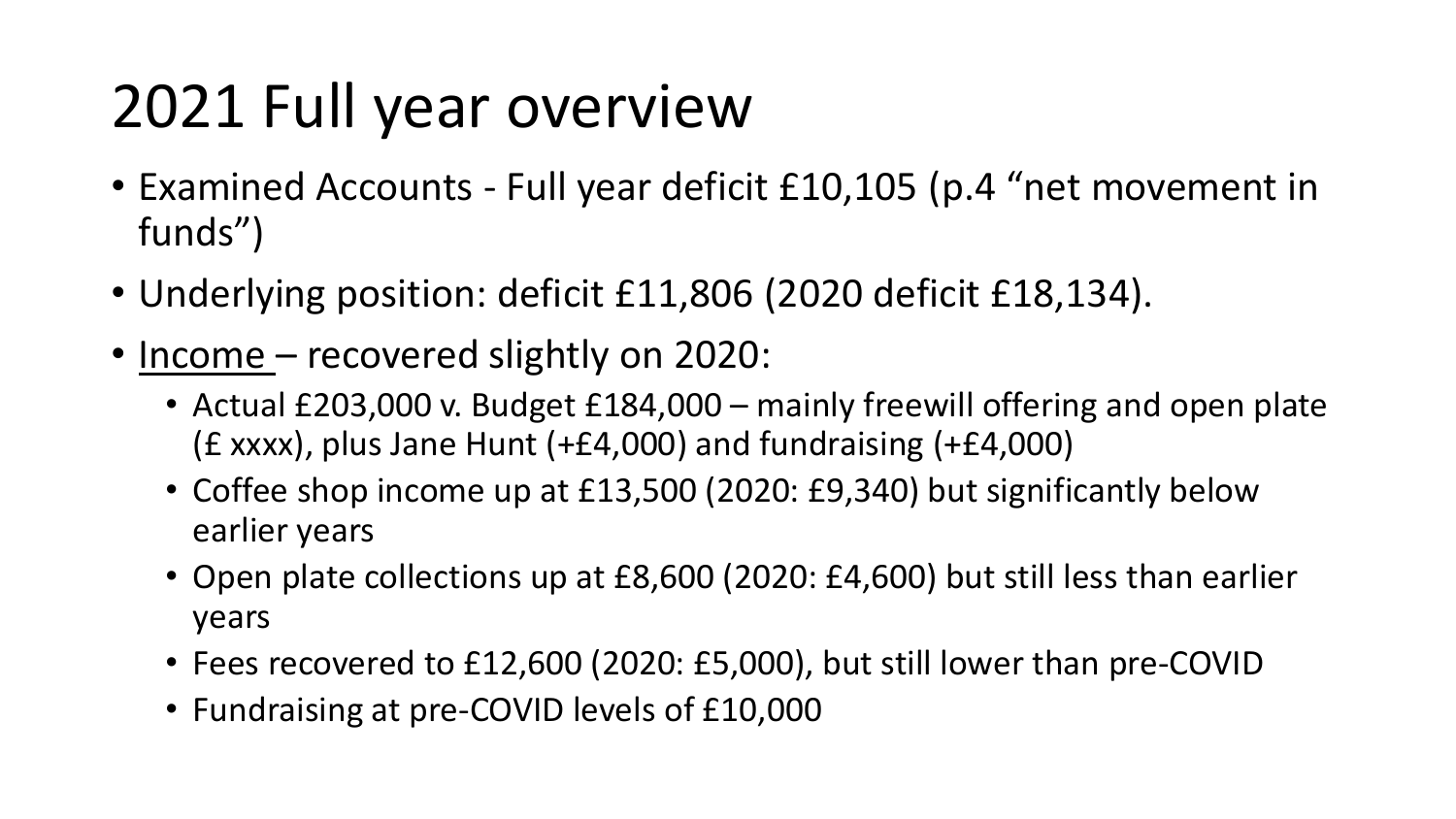## **Income Sources**



"Other income" includes £3,800 from Preservation Trust re spire inspection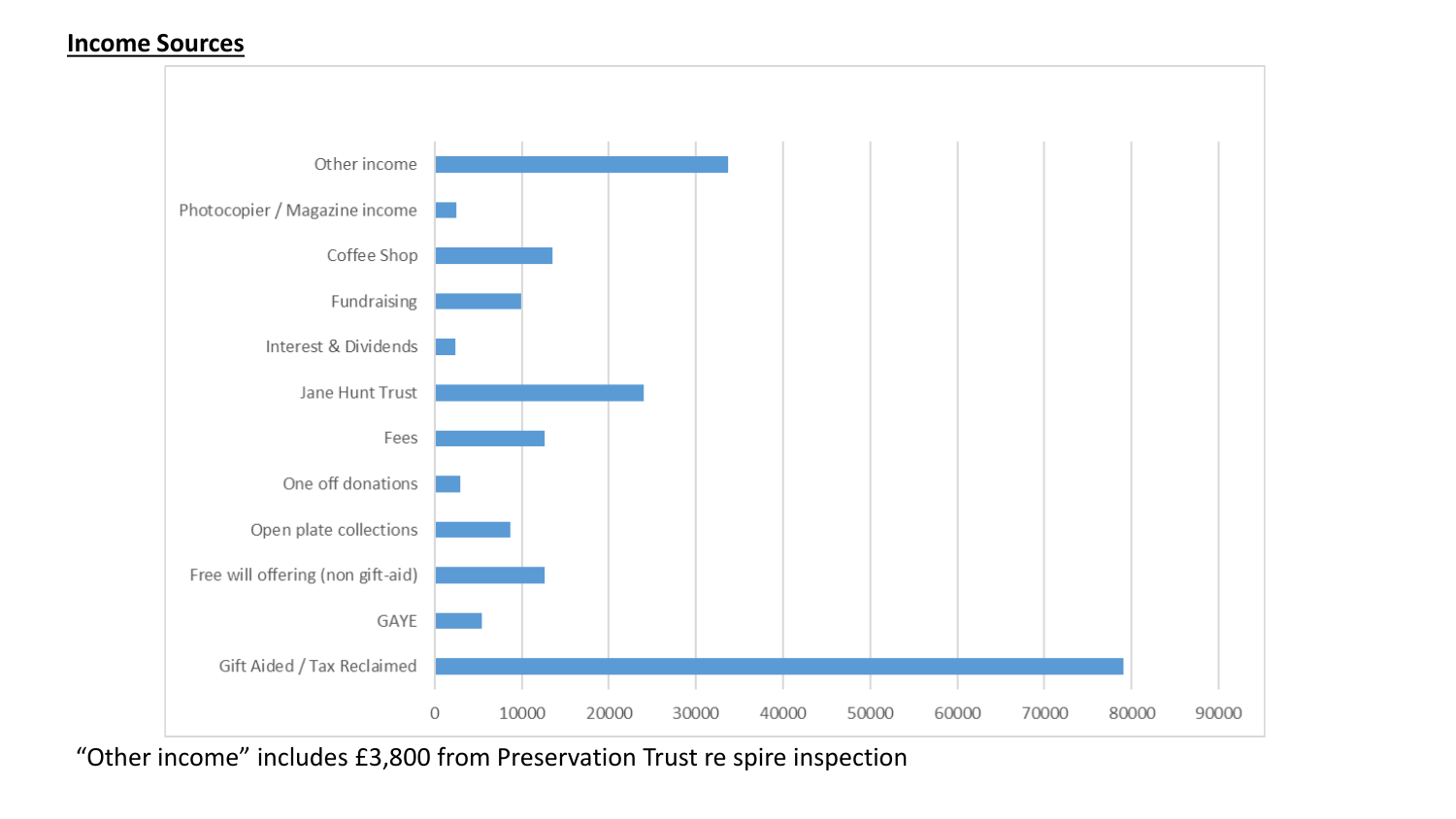Gift aided income £62,000 exc. tax reclaim (2020 £61,500) – continued downward trend. Corner turned?

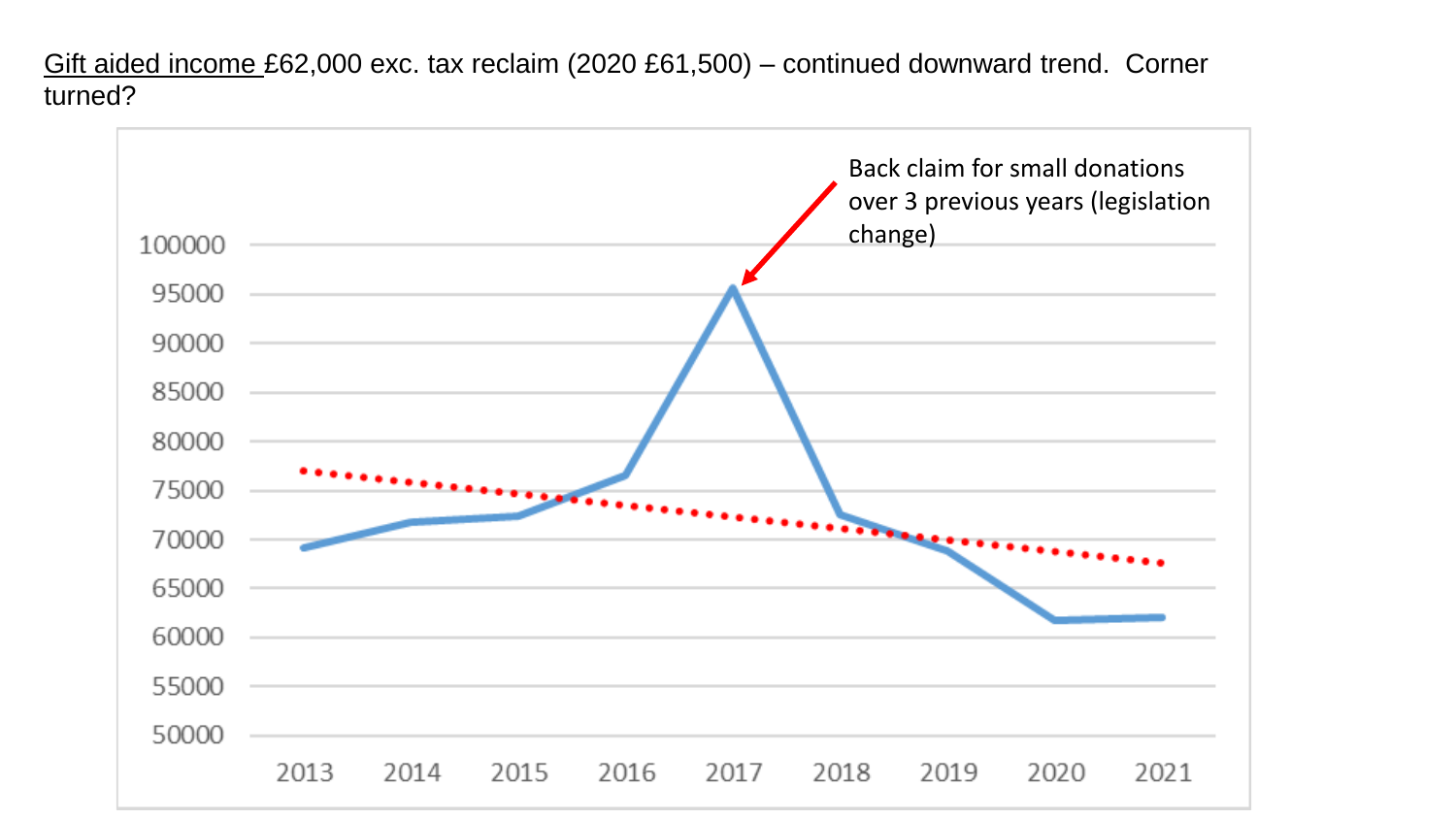## 2021 Full year overview - Expenditure:

- Total general expenditure £218,000 v. budget £194,000:
	- General Maintenance +£14,000; Housing repairs £3,000; Gas +£1,000